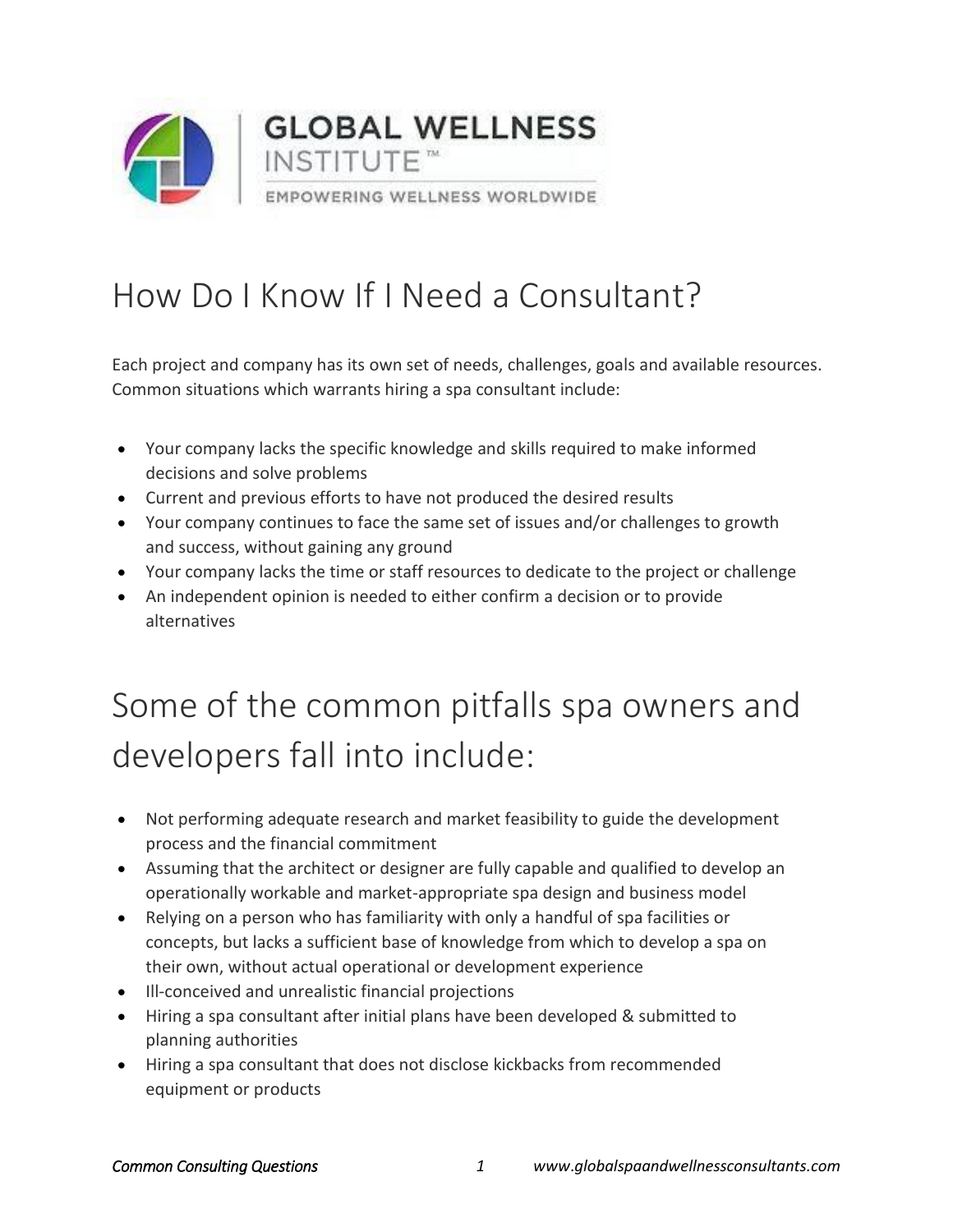When a company decides to build a new spa, or to renovate or optimize operations in an existing one, it is important to utilize expert development resources to ensure the best result. It's far easier and ultimately faster to engage a spa consultant with the necessary experience, tools, and ability than to follow a shoestring approach which ultimately may jeopardize the success of the entire project through serious errors made in critical planning areas.

### Common Areas of Practice for Spa Consultants

#### Pre-Opening Activities

Market Analysis, Site Analysis & Financial Feasibility Concept Development & Programming Financial Forecasts & Proforma Architecture & Interior Design Review & Value Engineering Equipment, Supplies & Operations Specifications & Procurement Creation of Spa Menu & Programming Options & Pricing Retail Product Development, Procurement & Merchandising Compensation Strategies & Policies Staff Recruitment, Auditions & Hiring Sales & Customer Service Training Technical Training for Therapy Staff Employee Handbooks & Operations Manuals Formulation of Pre-opening Plan Onsite Assistance Pre-Opening

#### Ongoing Activities

Operational Assessments of Staff, Facility, Customer Service & Financial Performance HR Process Review Business Process Analysis, including Inventory Management Compensation Plan Review Sales & Marketing Performance Analysis, including Website & Collaterals Motivational, Customer Service & Staff Training & Development Retail Performance Review, Vendor & Pricing Analysis Quality Management System Review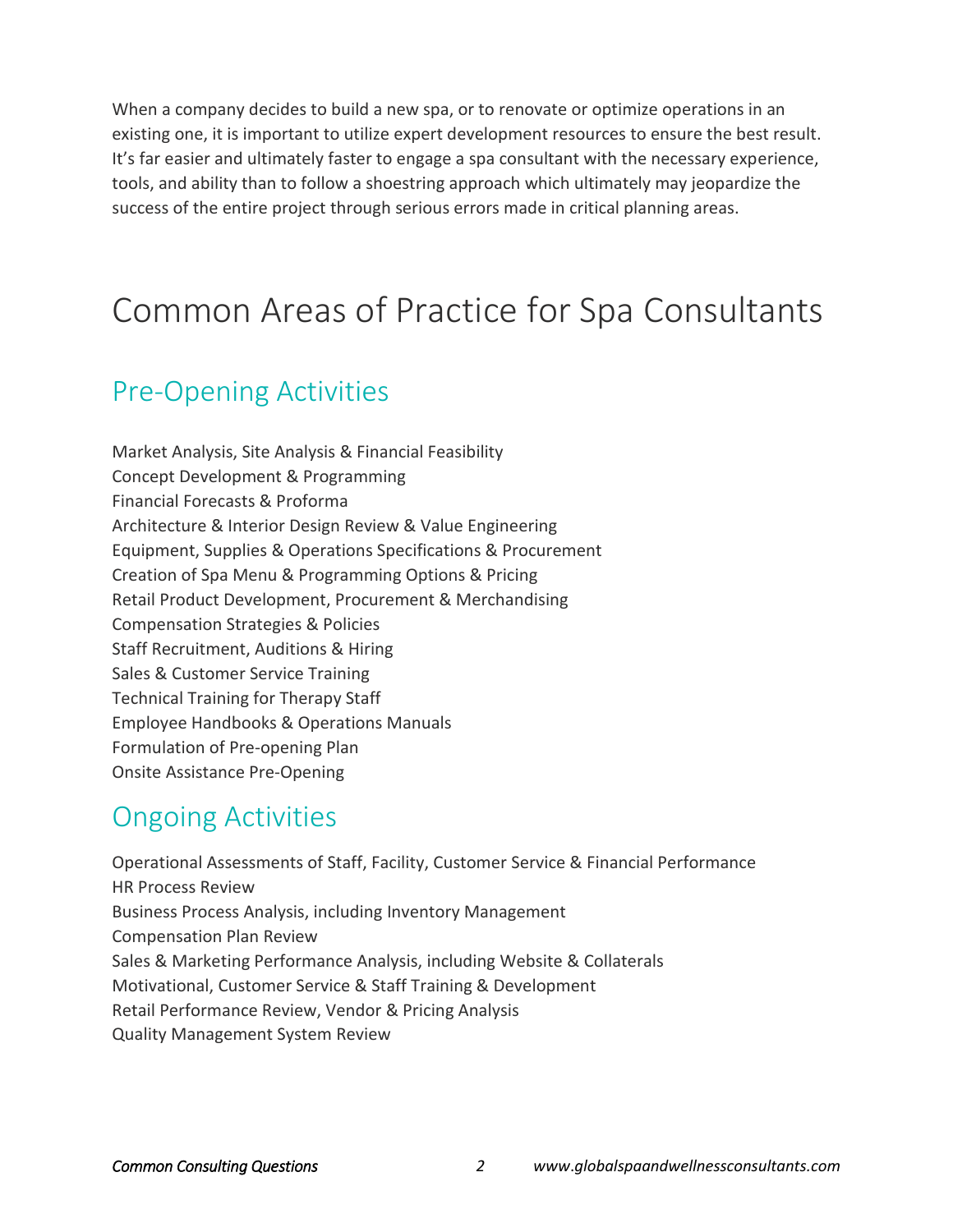## Guidelines to the Consultant Selection Process

The key to success is finding the right match for you and your project: selecting a consultant who meets the criteria of your project's needs, can fulfill deliverables according to your timeline, has impeccable client references, and the "right fit" or chemistry with key management or stakeholders. Some considerations:

#### 1) Frame the Situation

- With your management team, specify your needs and goals.
- For an existing business, avoid self-diagnosis of any issues.
- How will you determine if the consulting engagement has been successful?
- Explain your knowledge of the spa segment of the business. A good consultant will be able to direct you based on your specific experience, and the experience of your team.
- Be able to clearly explain your business vision, needs, and goals to the prospective consultant

### 2) The Selection Process

- Be prepared to do your research to find a consultant that has relevant knowledge and experience required for the specific needs of your project; do you need a consultant with general knowledge, or expertise in a specific area?
- Have a list of pertinent, standardized interview questions to ask in your interviews with consultants, much as you would in hiring a management level staff member
- Be aware that spa consultants have varying levels of experience, including some who have "hung out a shingle" without any experience in developing, operating or managing a spa
- Be aware that spa consultants may specialize and excel in different aspects of the development, operations or management process (Finance; Design & Planning; Operations Development; Customer Service; Menu Development; Training; etc.). Ask questions to probe around the areas of expertise of any candidates.
- Request a list of client references and perform the necessary due diligence
- After you have interviewed several candidates, evaluate them based on:
	- o Competence and experience to complete the work
	- o Cultural compatibility with your existing team
	- o Demonstrated understanding of your needs and expectations
	- o Proof of Professional Liability Insurance
	- o Willingness to sign an NDA (Non-Disclosure or Confidentiality Agreement)
	- o Previous Client References

 o Willingness to share "in the trenches" stories, both good and bad (and keeping confidentiality of course)